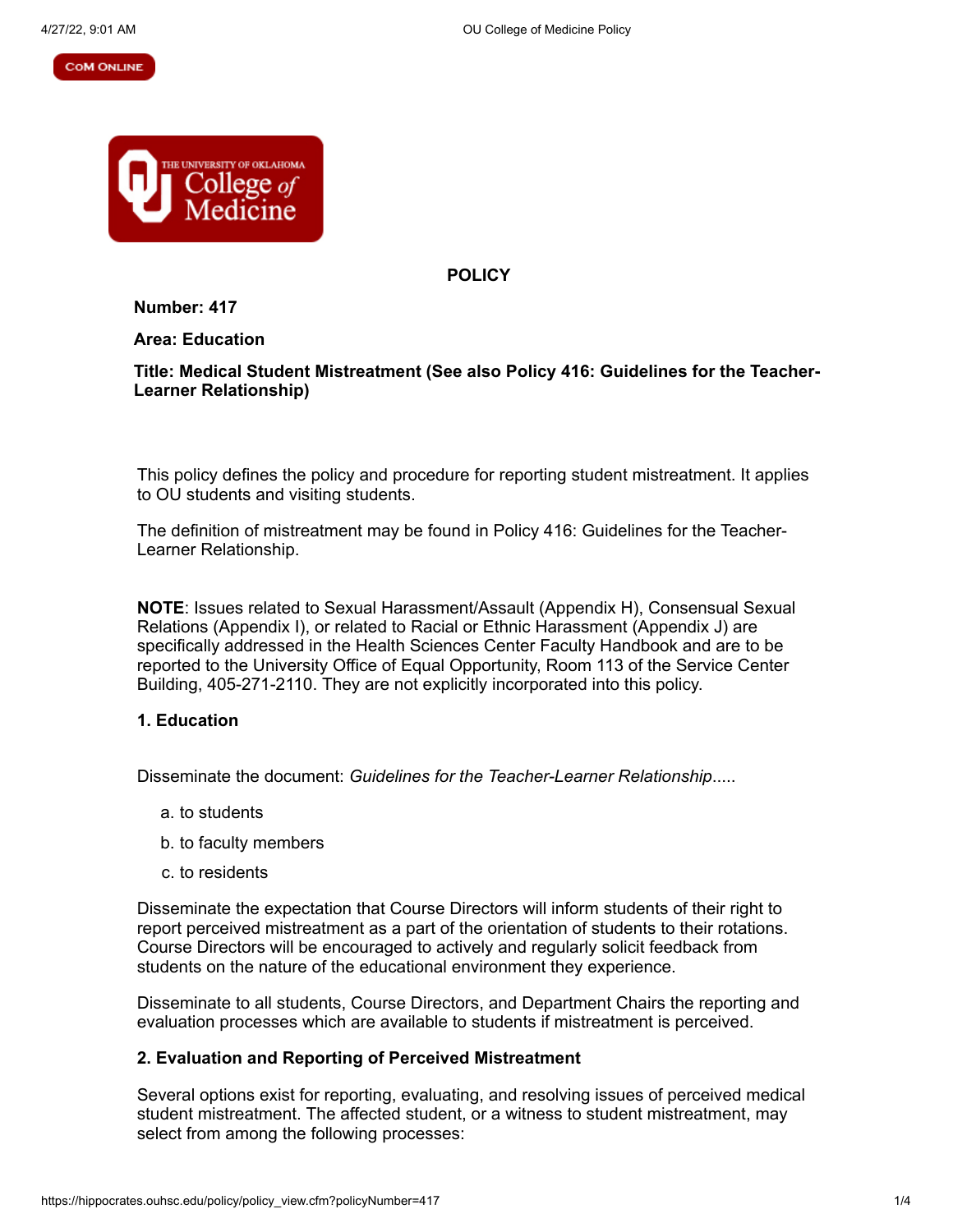- As "adult learners" medical students are encouraged to address perceived breaches of the principles of the ideal teacher-learner relationship directly to involved parties. Utilization of this option does not require that any documentation be maintained or other steps taken if satisfactory resolution is achieved.
- A student who perceives that the principles of the ideal teacher-learner relationship have been breached may choose to report the alleged incident(s) to the **Course Director** for the involved course, clerkship, or elective. The student may also elect to contact the Associate Dean for Student Affairs.

Course Directors shall provide the student an impartial hearing, and gather information from others as necessary, while maintaining the confidentiality of the involved parties consistent with information gathering. Appropriate protection of the accused must be preserved. If the issue is resolved to the satisfaction of the student, the respondent, and the Course Director, the issue will be considered closed.

The Course Director shall submit a report to the Department Chair and the Associate Dean for Student Affairs (Associate Dean for Academic Services in Tulsa), which summarizes the essence of the complaint, its evaluation, and the nature of its resolution. Identity of the principals may remain anonymous. A record will be maintained in the Dean's office and reviewed to detect repetitive incidents or trends toward which additional educational or corrective efforts should be directed.

If satisfactory resolution is not achieved, the student, the respondent, or the Course Director may request review by the Department Chair or the Associate Dean, or request referral to the Medical Student Mistreatment Committee for a formal hearing.

A student who perceives that the principles of the ideal teacher-learner relationship have been breached may choose to report the alleged incident(s) to the **Department Chair** representing the involved course, clerkship, or elective. The Department Chair shall provide the student an impartial hearing, and gather information from others as necessary, while maintaining the confidentiality of the involved parties consistent with information gathering. Appropriate protection of the accused must be preserved. If the issue is resolved to the satisfaction of the student, the respondent, and the Department Chair, the issue will be considered closed.

The Department Chair shall submit a report to the Associate Dean for Student Affairs (Associate Dean for Academic Services in Tulsa) summarizing the essence of the complaint, its evaluation, and the nature of its resolution. Identity of the principals may remain anonymous. A record will be maintained in the Dean's office and reviewed to detect repetitive incidents or trends toward which additional educational or corrective efforts should be directed. If satisfactory resolution is not achieved, the student, the respondent, or the Department Chair may request review by the Associate Dean or request referral to the Medical Student Mistreatment Committee for a formal hearing.

The affected student has the option to take his/her issue to the **Student Ombudsperson**. This is an individual selected annually by the Medical Student Council on each campus to serve as a "peer" contact for reporting breaches of the ideal teacher-learner relationship. These individuals may be contacted by sending an email to: [COM-STU-OMBUDS@OUHSC.edu](mailto:COM-STU-OMBUDS@OUHSC.edu)

The Ombudsperson will hear the concern(s) of the student and consult with the Associate Dean for Student Affairs (Associate Dean for Academic Services in Tulsa) for advice as deemed desirable. Initially, the identity of the reporting student will remain anonymous, and suggestions for evaluation or resolution will be returned via the Ombudsperson. However, should it be necessary to involve the accused party(ies) directly in either the investigation or plans for redress, the identity of the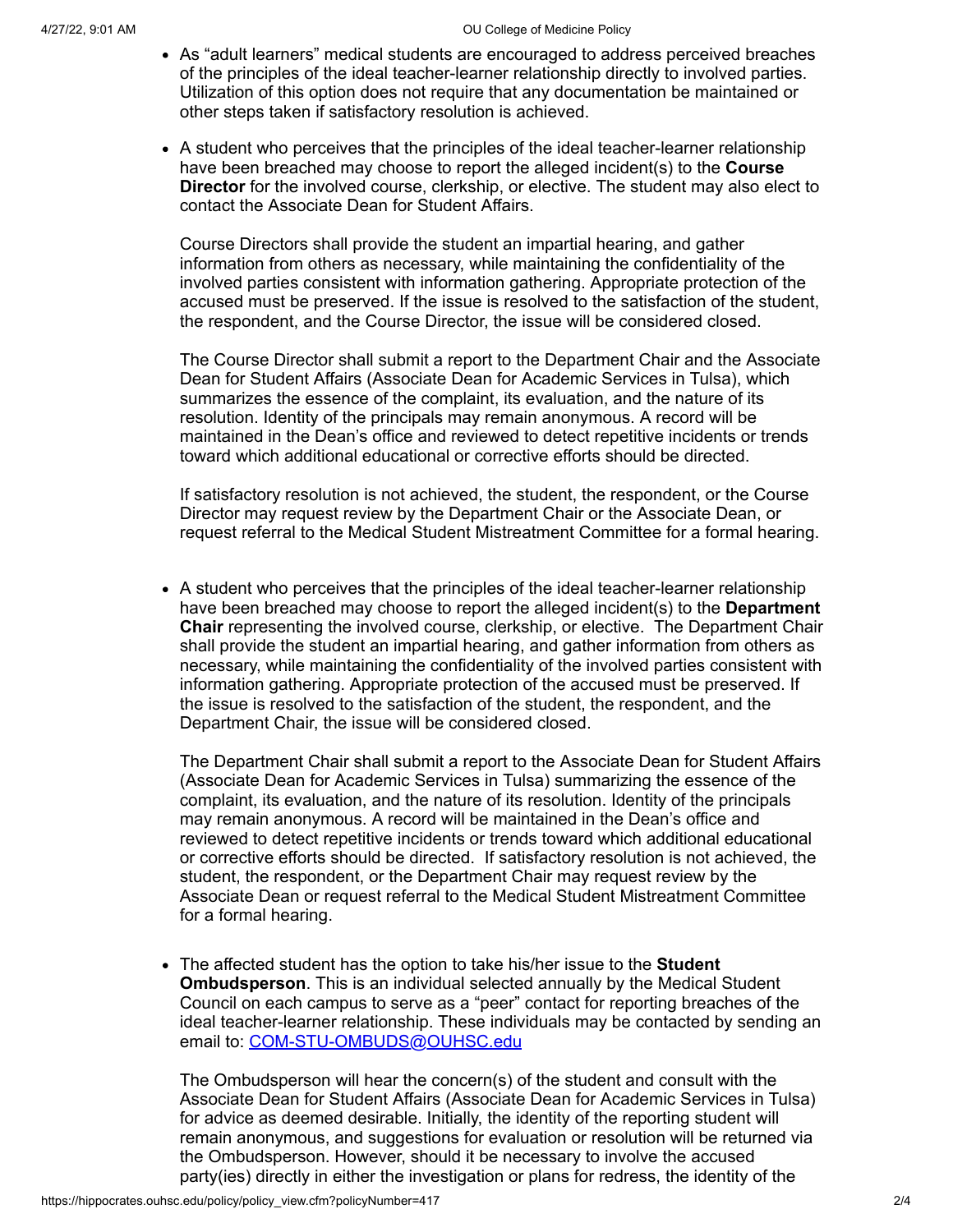student will need to be revealed, and the Associate Dean will become directly involved. The Ombudsperson will maintain a record of all contacts made and a summary report (names of the principals withheld) will be made to the Associate Dean for Student Affairs (Associate Dean for Academic Services in Tulsa).

The affected student may report perceived breaches of the ideal teacher-learner relationship directly to the **Associate Dean for Student Affairs (Associate Dean for Academic Services in Tulsa)**.

Information will be gathered initially from the affected student, and others will be consulted as necessary. Records of all such contacts will be maintained in the Dean's office and used to determine the need for additional preventive educational efforts. Information will be fed back to the Chairman of the involved Department as well as to Course Directors or Residency Directors of the involved parties as necessary. Incidents that cannot satisfactorily be resolved will be referred to the Medical Student Mistreatment Committee.

At any point in the process, or when satisfactory resolution has not been achieved, any party (the student lodging the complaint, the respondent, or the evaluating individual) may request a formal hearing of the Medical Student Mistreatment Committee. The Committee will hear statements and evidence from all parties, may request input from others as necessary, and will reach a decision regarding the merits of the complaint. The results of the deliberation and suggestions for appropriate redress will be made to the Dean. The Associate Dean will determine appropriate re-education efforts, behavioral modification, or disciplinary action in concert with the Dean as well as with the supervisor (Chairman, Program Director, etc) of the involved party(ies).

Allegations of mistreatment may be made and investigated without fear of retaliation. Retaliation is governed by the Retaliation Statement in the University of Oklahoma Non-Discrimination Policy which strictly prohibits retaliation associated with any form of adverse action against a person because of his or her filing of a complaint of discrimination or harassment and/or participating or assisting in any manner with an investigation or resolution of a complaint of discrimination or harassment. Adverse action includes, but is not limited to, making threats, intimidation, reprisals or any other adverse action relating to employment, academic, health care, or institutional benefits. The Retaliation Statement may be found at: http://www.ou.edu/eoo/policies-procedures/non-discrimination.html

# **3. Ad Hoc Medical Student Mistreatment Committee**

This Committee is charged with hearing, investigating, and recommending corrective actions related to assertions of medical student mistreatment in the educational environment. It is understood that the investigating, hearing, and deliberative processes of the Committee are of an academic, not a formal legal, nature.

• Membership

Permanent members of the Committee shall include the Associate Dean for Student Affairs (OKC) and the Associate Dean for Academic Services (Tulsa) in non-voting, administrative support capacities, a Committee Chairman, and 4-5 additional faculty members appointed by the Dean. When the Committee is called upon to evaluate and review an issue of possible student mistreatment, the Chairman will identify two additional voting members who are "peers" of both the person bringing the complaint, and the individual(s) implicated in breaching the principles of the ideal studentteacher relationship. All potential voting members will be polled by the Chairman to ensure that there are no apparent conflicts of interest with respect to the principals